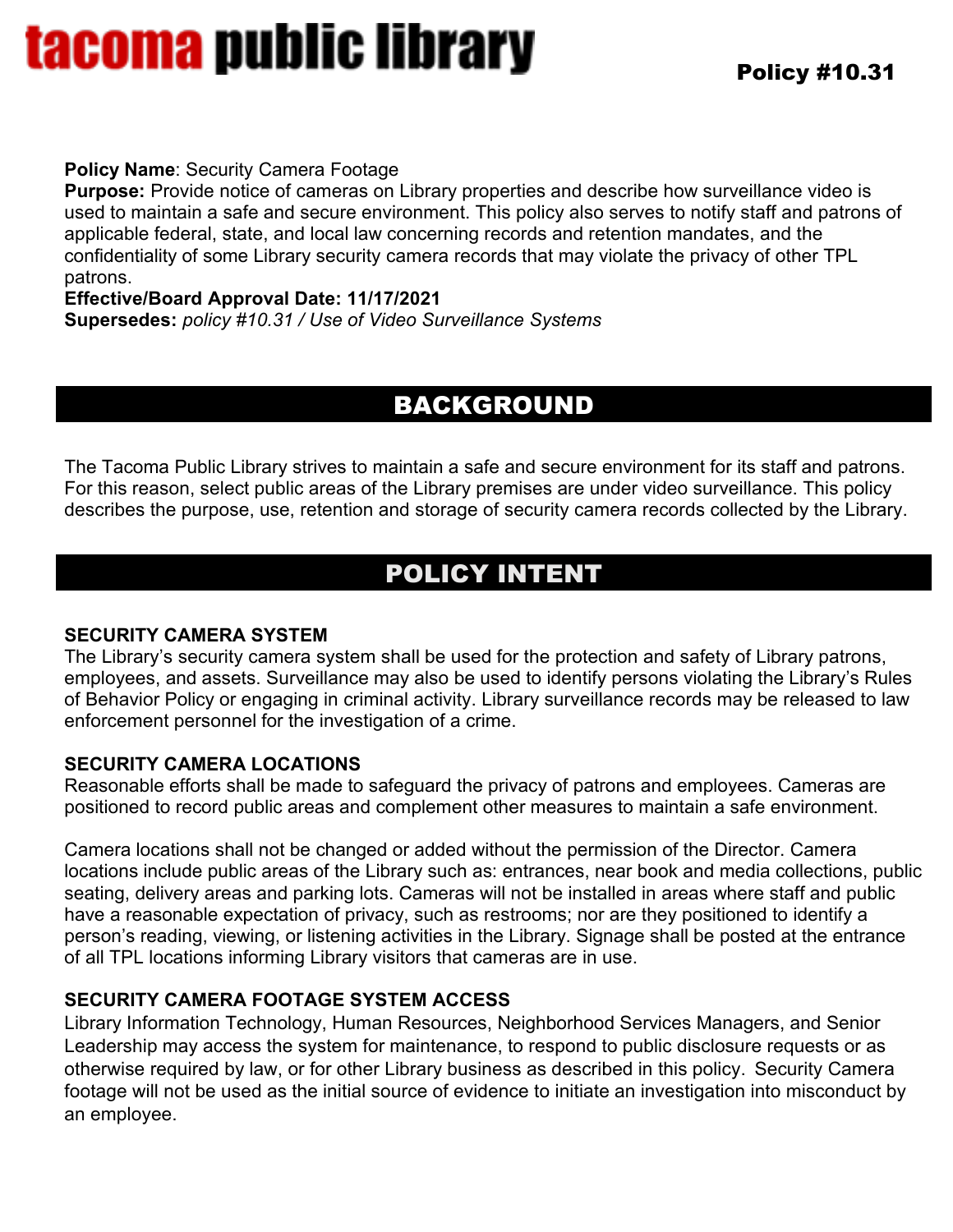## tacoma public library

#### **RETENTION AND STORAGE OF DIGITAL IMAGES**

Security camera recordings are manually saved if a there is suspected criminal activity, a disruptive event that impedes normal Library Operations, or a suspected policy violation. Video recordings of incidents will be retained pursuant to state law and may be retained as long as considered necessary by the Library Director.

Recordings or still images from the Library video security footage are stored and secured digitally on the City of Tacoma's file share. To ensure a proper audit trail, access logs will be kept of any use of the recorded data. Content not manually stored to the City of Tacoma's file share is automatically erased approximately every 28 days.

Those authorized to access the archive shall not violate any laws, rules, or this policy in performing their duties and functions related to the video security archival data. Video records shall not be used or disclosed other than as specifically authorized by this policy, or as required by law.

#### **UNAUTHORIZED ACCESS and/or DISCLOSURE OF DIGITAL IMAGES**

Any Library employee who becomes aware of any unauthorized disclosure of a video record and/or a potential breach of confidentiality has a responsibility to ensure that the Library Director is immediately informed. The Director will then act in accordance with Library policy and procedures to investigate and if necessary, take action.

### STRATEGIC PLAN ALIGNMENT

This policy supports the following Library strategic priorities:

**Equity and Access:** This policy outlines the parameters for public disclosure requests, and was written with the intent to breakdown current access inequities built into public disclosure systems. It is intended, in part, to create a pathway to information access for those experiencing barriers, and also to protect staff and the community from undue/unlawful exposure.

**Responsible and Resilient:** This policy creates access points for public participation in government affairs. The policy also ensures that Library records are disclosed only as appropriate or allowed by law, and that resources such as staff time are considered when access to video surveillance records is necessary, as defined in this policy.

| $\mathsf{x}$ | <b>Equity and Access</b><br>We are committed to racial equity and social<br>justice. It guides our work in serving<br>Tacoma's diverse communities, especially<br>the most vulnerable and underserved. |   | <b>Cultivate and Engage Community</b><br>We will be the center for connecting people,<br>ideas, and places.                        |
|--------------|--------------------------------------------------------------------------------------------------------------------------------------------------------------------------------------------------------|---|------------------------------------------------------------------------------------------------------------------------------------|
|              | <b>Learning, Creativity, and Innovation</b><br>We will be the place for learning, discovery,<br>and innovation.                                                                                        | X | <b>Responsible and Resilient</b><br>We will be an integral partner in a<br>sustainable network that supports a<br>thriving Tacoma. |
|              | <b>Investment in Youth</b><br>We believe that youth are the future and will<br>prioritize services, programs, and<br>partnerships that nurture and develop young<br>minds.                             |   |                                                                                                                                    |